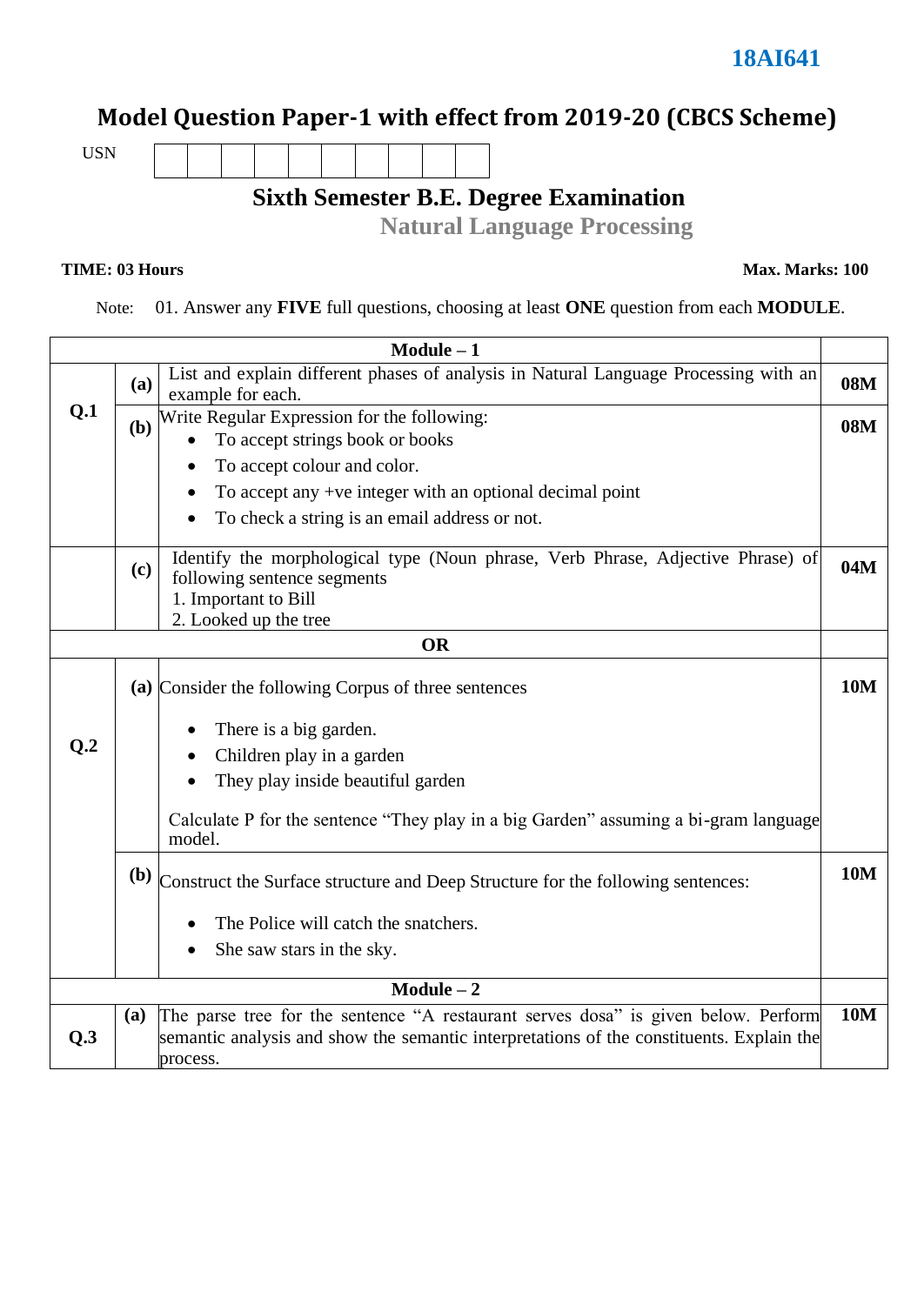## **18AI641**

|     |            | Nominal<br>Det<br><b>Restaurant Serves</b>                                                                                                                                                                                                                                                                                        | Dosa                                                                                                                                   |                 |
|-----|------------|-----------------------------------------------------------------------------------------------------------------------------------------------------------------------------------------------------------------------------------------------------------------------------------------------------------------------------------|----------------------------------------------------------------------------------------------------------------------------------------|-----------------|
|     | (b)        | Write the algorithm for Minimum edit distance and compute the minimum edit<br>distance between tutor and tumour.                                                                                                                                                                                                                  |                                                                                                                                        | <b>10M</b>      |
|     |            | <b>OR</b>                                                                                                                                                                                                                                                                                                                         |                                                                                                                                        |                 |
| Q.4 | (a)        | Perform parsing using simple top down parsing for the sentence "The dogs cried" using<br>the grammar given below:<br>$S\rightarrow NP VP$<br>NP->ART N<br>NP->ART ADJ N<br>$VP->V$<br>$VP->V NP$                                                                                                                                  |                                                                                                                                        | <b>10M</b>      |
|     | <b>(b)</b> | Derive a top-down, depth-first, left-to-right parse tree for the given sentence:<br>• The angry bear chased the frightened little squirrel<br>Use the following grammar rules to create the parse tree:<br>$S \rightarrow NP VP$<br>$NP \rightarrow Det N$ om<br>$VP \rightarrow V NP$<br>N<br>Nom $\rightarrow$ Adj Nom   N<br>V | Det $\rightarrow$ the<br>$\text{Adj} \rightarrow$ little   angry   frightened<br>$\rightarrow$ squirrel   bear<br>$\rightarrow$ chased | <b>10M</b>      |
|     |            | Module $-3$                                                                                                                                                                                                                                                                                                                       |                                                                                                                                        |                 |
| Q.5 | (a)        | What are the three principles that predict when garden paths will arise in<br>syntactic interpretations of sentences?                                                                                                                                                                                                             |                                                                                                                                        | <b>8M</b>       |
|     | (b)        | What are the thematic roles associated with the sentence?<br>• John broke the window with the hammer.                                                                                                                                                                                                                             |                                                                                                                                        | <b>8M</b>       |
|     | (c)        | Between the words eat and find which would you expect to be more effective in<br>selection restriction-based sense disambiguation. Explain.                                                                                                                                                                                       |                                                                                                                                        |                 |
|     |            | <b>OR</b>                                                                                                                                                                                                                                                                                                                         |                                                                                                                                        |                 |
|     | (a)        | With a neat diagram explain the learning frame work architecture.                                                                                                                                                                                                                                                                 |                                                                                                                                        |                 |
| Q.6 | (b)        | Explain the following:<br>Domain Knowledge<br><b>Knowledge Roles</b>                                                                                                                                                                                                                                                              |                                                                                                                                        | 10 <sub>M</sub> |
|     |            | $Module - 4$                                                                                                                                                                                                                                                                                                                      |                                                                                                                                        |                 |
| Q.7 | (a)        | Explain the semantically guided model for effective text mining.<br><b>10M</b>                                                                                                                                                                                                                                                    |                                                                                                                                        |                 |
|     | (b)        | Define the following with an example for each:<br>Cohesion<br>Co-Matrix<br><b>LSI</b><br><b>OR</b>                                                                                                                                                                                                                                |                                                                                                                                        | <b>10M</b>      |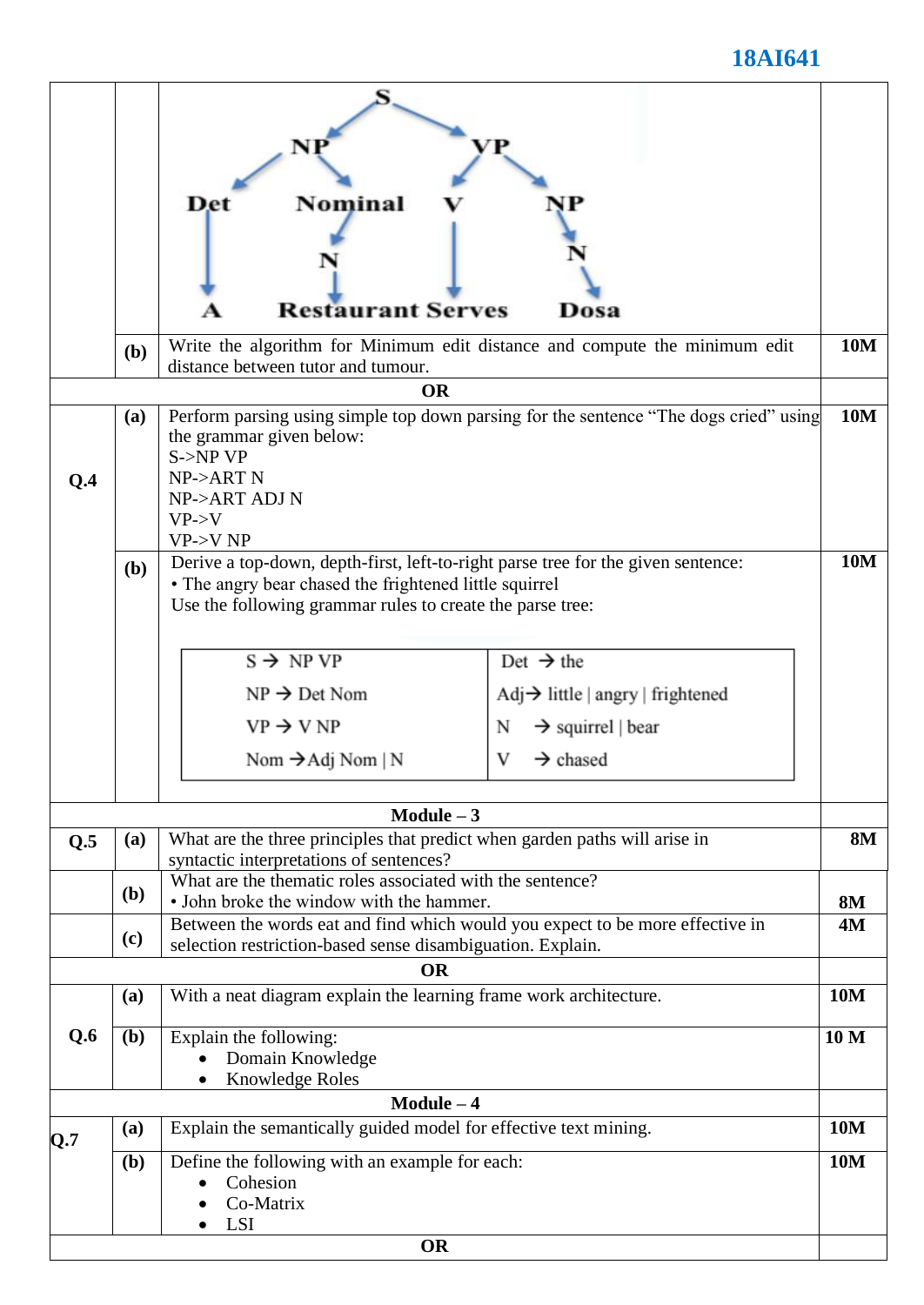## **18AI641**

| Q.8         | (a)          | Describe Text Coherence. Discuss the significance of Text Coherence in  |            |  |  |
|-------------|--------------|-------------------------------------------------------------------------|------------|--|--|
|             |              | <b>Discourse Segmentation</b>                                           |            |  |  |
|             | (b)          | With the neat diagram explain the evolutionary model for KDT (Knowledge | <b>10M</b> |  |  |
|             |              | Discovery from Text).                                                   |            |  |  |
| Module $-5$ |              |                                                                         |            |  |  |
|             | (a)          | State and explain Zipf's law.                                           | <b>10M</b> |  |  |
|             |              | Define the following with respect to Information Retrieval:             | <b>10M</b> |  |  |
|             | ( <b>b</b> ) | a) Vector Space Model                                                   |            |  |  |
| 0.9         |              | b) Term Frequency                                                       |            |  |  |
|             |              | c) Inverse Document Frequency                                           |            |  |  |
| <b>OR</b>   |              |                                                                         |            |  |  |
|             | (a)          | Explain the architecture of an Information Retrieval system with a neat | <b>10M</b> |  |  |
| Q.10        |              | diagram.                                                                |            |  |  |
|             | (b)          | Write the hypernym chain for "RIVER" extracted from the wordnet 2.0     | 5M         |  |  |
|             |              |                                                                         |            |  |  |
|             | (c)          | How stemming affects, the performance of IR systems?                    | 5M         |  |  |
|             |              |                                                                         |            |  |  |